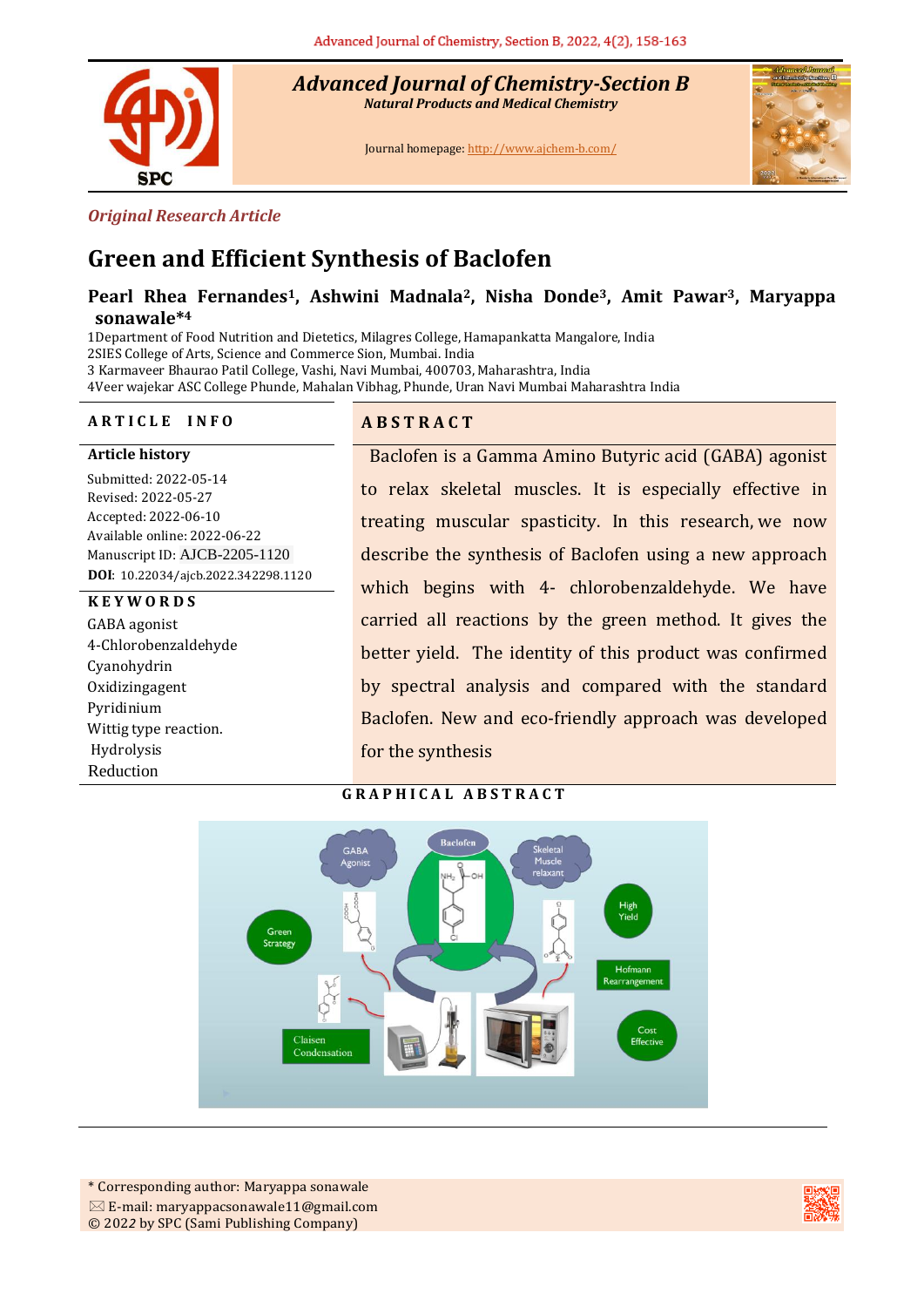#### **1. Introduction**

Baclofen is a gamma amino butyric acid (GABA) agonist for skeletal muscle relaxation. It is especially effective in treating spasticity. It interacts with both GABAA and GABAB receptors [1-3]. Mostly the GABA-A receptors are primarily found in the frontal lobe, GABA B receptors are more commonly found in the thalamusand the dorsal horn of the body's spinal cord [3-5]. Very fast synaptic suspension is mediated by GABAA receptors linked to chloride ion channels in the cells. GABA-B receptors are insensible to bicuculline and linked to neuronal potassium and different calcium channels through G-proteins, allowing them to mediate delayed synaptic inhibition by raising potassium and lowering calcium conductance [6-7]. The antispasmodic and muscle relaxant baclofen, which is presently the sole selective and therapeutically relevant GABAB agonist, activates the GABAB receptors [8]. There are various accounts in the literature concerning the synthesis of Baclofen because of its biological and pharmacological value [9]. Although these publications employ diverse methodologies, the reagents used are costly [10-11], or the yield is poor. There are different methods used in the synthesis [12-18]. Various methods are used during the synthesis, including the preparation of various nanoparticles from plant materials [18-24]. In most cases, plantderived nanoparticles are are synthesizedusing phytochemical analysis [25-

32]. A variety of heterocyclic compounds are synthesized using the Green Approach [33-35]. An alternate strategy to the synthesis of Baclofen is discussed in this work, which produces a highyielding product and green pathway used for the synthesis. We have carried out the experiments by using green protocol, various new catalyst is used for reaction. We have reduced the cost of the production. All reaction gives above 80 % yield.

# **2. Experimental**

All chemical components were reagent grade and analyzed using TLC on silica gel plates and U.V. light. Shimadzu IR 120 without KBR pellet was used to record I.R. spectra. Varian-400 spectrometer was used to record 1HNMR spectra.

# **2.1. Procedure for the synthesis of pchlorobenzylidene-bis-acetoacetic ester (Step I)**

A mixture of 2.8 gm of the para chlorobenzaldehyde and 5.2 g of ethyl acetoacetate was treated at 0 °C with 4 mL of Morphiline as a base, kept it at 0-5 °C for 60-70 min. Then, it was sonicated at 20-25 °C for 12 hours. After that, 20.0 ml of ethanol was added slowly. The reaction mixture was completely cooled and filtered. The residue was washed with 70% ethanol until a solid white product was obtained.

# **2.2. Synthesis of β(chlorophenyl) glutaric acid derivative (Step II)**

The solution was taken to have a temperature of 50-60  $\degree$ C of 20.0 g of Lithium hydroxide in 15.0 mL water added to para -chlorobenzylidenebisacetoacetic ester, which was prepared in step I. Then, this reaction mixture was subjected to sonication during this maintenance at 90-95 °C for almost 1 hour. After that, check the reaction progress using thin layer chromatography. After completing the reaction, the reaction mixture was diluted with two volumes of water. Wash the aqueous layer washed with ether. Then acidify the aqueous layer with 5.5 mL of concentrated hydrochloric acid and chilled thoroughly and filtered. The filter cake was washed several times with ice water and dried in the vacuum on a rot evaporator at 60 °C, then dry it properly.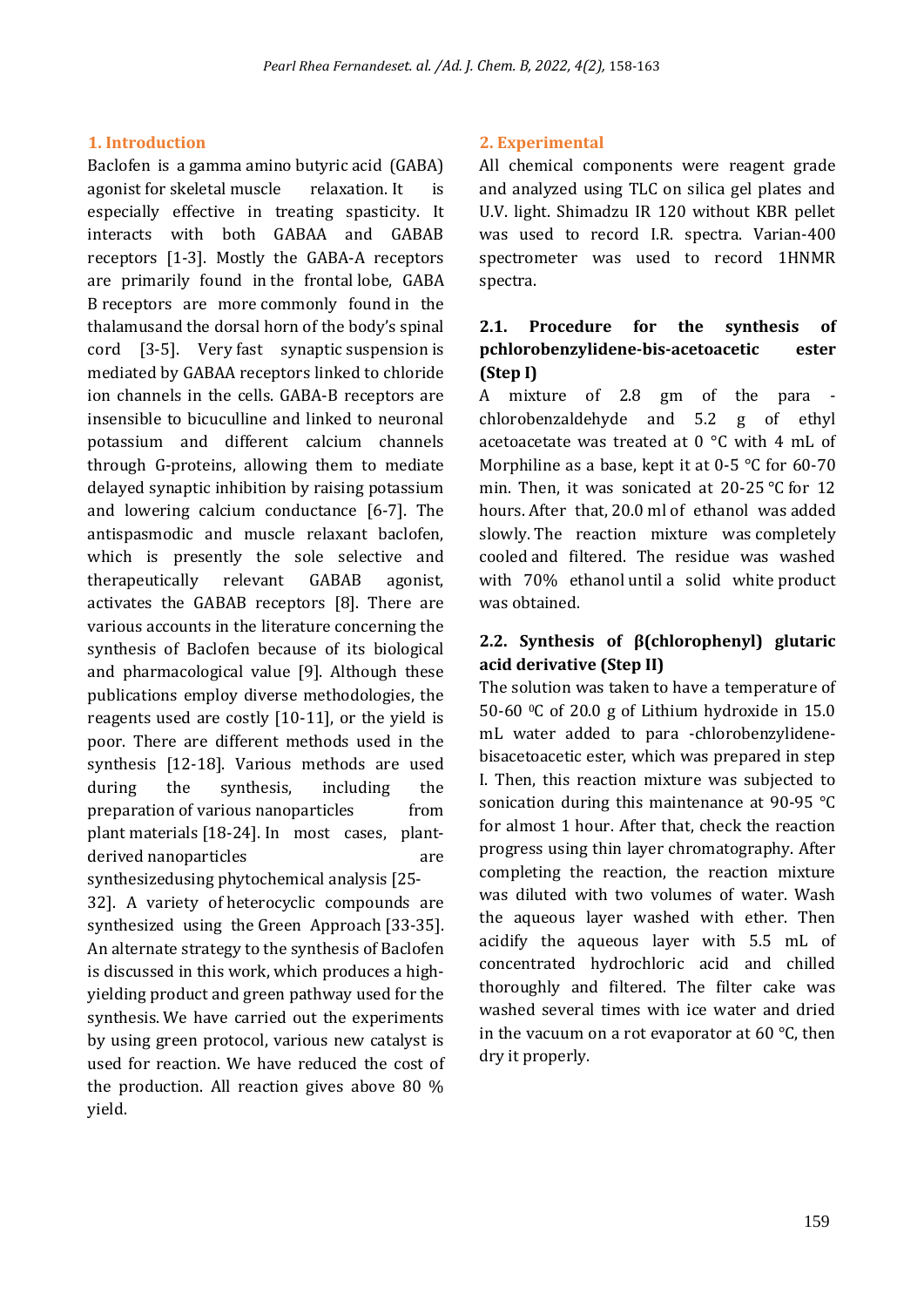#### **2.3. Synthesis of β(pchlorophenyl) glutarimid (Step III)**

1.5 g. of β(p-chlorophenyl) glutaric acid was taken and synthesized in step II. Then, it was dissolved in 10.0 mL of distilled water. Next, 3.5 mL of concentrated ammonium hydroxide was added to this reaction mixture. After that, the color of the solution was removed. The solution was treated with charcoal and filtered over the hyflo. Then, the mixture was heated in a proper open flask until the mixture microwave oven reached product formation and checked using the thin layer chromatography. Then after, 5 ml of the alcohol was added. The resulting reaction mixture was heated in the microwave until boiling. The completion was then diluted with 100 ml of hot water, stirred, completely cooled, and filtered. Finally, the filter cake was rinsed with ice water and dried in vacuum at 60 °C.



**Fig. 1** Process for synthesis for balcofen

# **2.4. Procedure for the synthesis of 4-Amino-3-(4-chlorophenyl) butanoic acid (Baclofen) (Step IV)**

0.5 g of the above product  $β$  (p-chlorophenyl) glutarimide was cooled to 10 °C to 15 °C in anice bath. Next,to this reaction mixture, a solution of0.5 g of sodium hydroxide in 2.0 mL of water was prepared, and then0.4 g of bromine was added to the above reaction mixture over 20 minutes. The reaction mixture was thensonicated at 20-25 °C. for 4 hours. The reaction solution was then carefully adjusted to pH=7 with dilute hydrochloric acid (this is an important step). The microcrystalline 4-amino 3 (4-chlorophenyl) fatty acid (γ-amino β (pchlorophenyl) fatty acid) is then separated asa product. The product was washed witha suitable solvent.

#### **3.Result and Observations**

#### **3.1.P-chlorobenzylidene-bis-acetoacetic ester**

Yield:91%; MP: 153-156 °C; IR (Without KBr); 654, 828, 1470, 1580, 1720, 1740, 2960,3180, 3560, cm-1; 1HNMR (400 MHz, CDC13): *δ* 1.2 (2t, 6H), 1.5 (s, 3H), 2.9 (m,3H), 3.8 (m, 4H), 7.28 (q, 4H).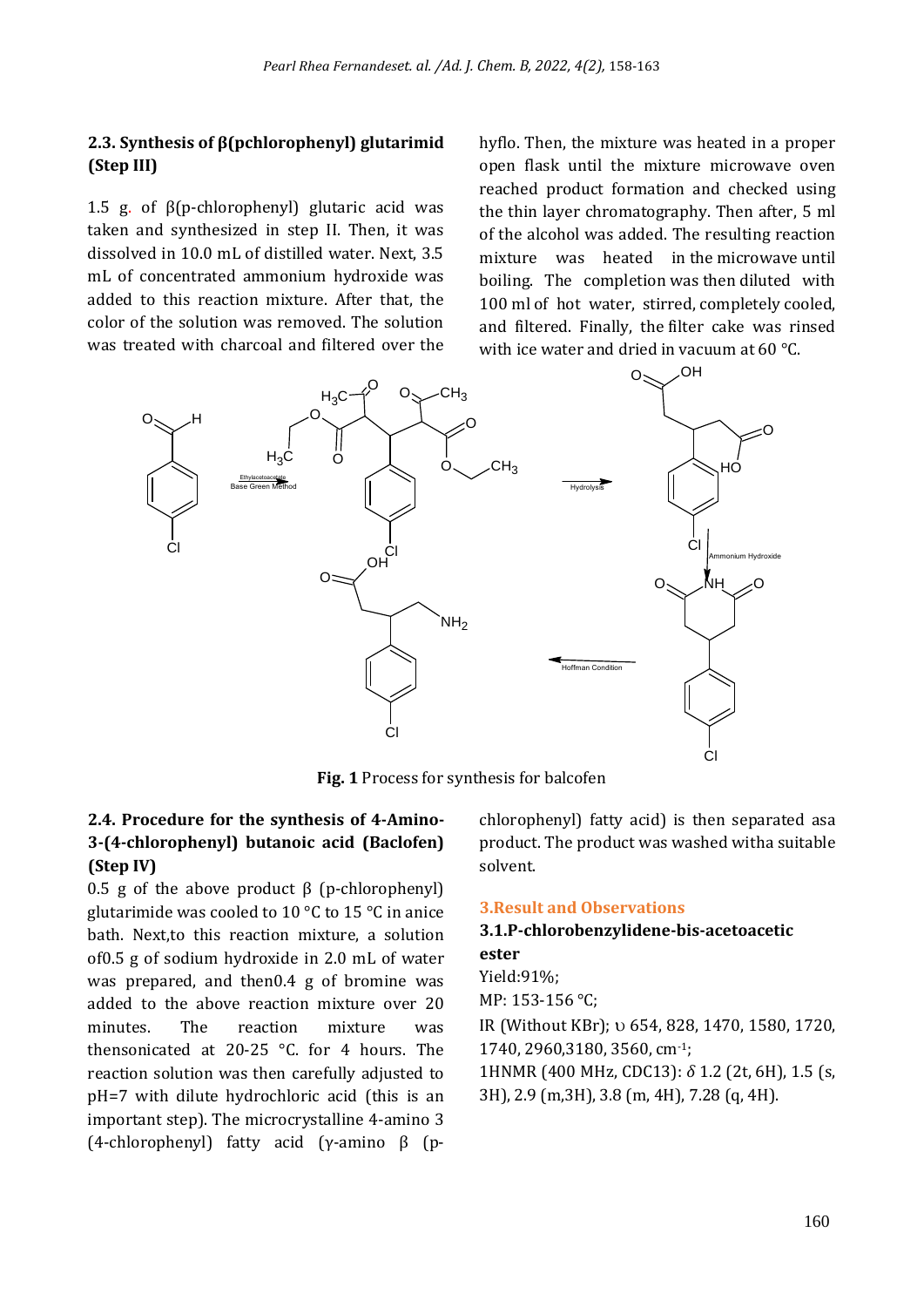# **3.2.Synthesis of β(pchlorophenyl) glutaric acid**

Yield:90%;

MP: 165-169°C;

IR (without KBr);  $\upsilon$  648, 828, 968, 1498, 1590, 1715, 2480-3420, cm-1;

1HNMR (400 MHz, CDC13): *δ*2.7 (m, 4H), 3.4 (m, 1H), 7.5 (m, 4H), 12 (s, 2H).

**3.3. β(p-chlorophenyl) glutarimid**

Yield:88%;

MP: 128-129°C;

IR (without KBr);  $\upsilon$  640, 820, 960, 1490, 1600, 1710, 2400-3400, cm-1;

1HNMR (400 MHz, CDC13): *δ*2.7 (m, 4H), 3.4 (m, 1H), 7.5 (m, 4H), 12 (s,2H).

# **3.4. 4-Amino-3-(4-chlorophenyl) butanoic acid (baclofen)**

Yield:88%; MP: 208-209°C;

IR (without KBr); 1098, 1498, 968, 1538, 1610, 1585, cm-1.

# **4. Results and Discussion**

We performed all the reactions on the Greenway. Various condensation reactions were used such as B. Claisen condensation. It is condensed to form a cyclic imide, and finally forms a Hofmann rearrangement. All three reactions can follow the general procedure used for the Green Protocol. In the reaction of ethyl acetoacetate with chlorobenzaldehyde, it is used in the alkoxide sodium / reaction to make ethyl acetoacetate an active nucleophile or to form a nucleophile that excels in the reaction required for Claisen condensation. Strong bases such as other bases are required. The primary medium can be further used for hydrolyzing ester molecules very easily to form acid molecules. Finally, the reaction of (Pchlorophenyl) glutaric acid with ammonium hydroxide or other bases can be used to produce (Pchlorophenyl) glutarimide. Next, in the Hofmann rearrangement, the reaction between bromine and sodium hydroxide is converted into an imide, carbon dioxide is removed after hydrolysis, and baclofen is used as the final API.

# **5. Conclusion**

To sum up, the synthesis of the different baclofen derivatives is in the final step. This study proposes a 4-step green, the cost-effective, straightforward, and synthetic pathway that has the potential for large-scale drug creation in the industrial synthesis of the product. This green strategy is used for Baclofen synthesis. During this, the synthetic approach uses inexpensive chemicals and leads to an overall yield of around 80% along with different green protocols.

# **References**

- [1] Ogunkemi Risikat Agbeke Iyun, Ahmed Jibrin Uttu, Muhammad Sani Sallau, Hamisu Ibrahim. GC-MS Analysis of Methanol Extract of Strychnos Innocua (Delile) Root Bark. Adv. J. Chem. A, 2022, 5(2), 104-117
- [2] Adebayo Tajudeen Bale, Tolulope Mojisola Fasina, Rafiu Olarewaju Shaibu. Synthesis and Biological Study of Substituted 2"-Hydoxy, 2",4"-dichloro Chalcones and Their Co(II), Cu(II) and Ni(II) Complexes for Their Antioxidant and Antimicrobial Potentials. Adv. J. Chem. A, 2022, 5(2), 94-103
- [3] Samuel Ndaghiya Adawara, Gideon Adamu Shallangwa, Paul Andrew Mamza, Ibrahim Abdulkadir. In-silico Design of Oxadiazole Hybrids as Potential Inhibitors of Dengue Virus NS2B-NS3 Protease. Adv. J. Chem. A, 2022, 5(2), 118-137.
- [4] D.A. Williams, T.L. Lemke, *Foye's Principles of Medicinal Chemistry, 5th Ed.Lippincott Williams & Wilings, Philadelphia*,(2002) 492- 503.
- [5] Ifeoluwa Israel Alao, Ifeoluwa Peter Oyekunle, Kingsley O. Iwuozor, Ebuka Chizitere Emenike, Green synthesis of Copper Nanoparticles and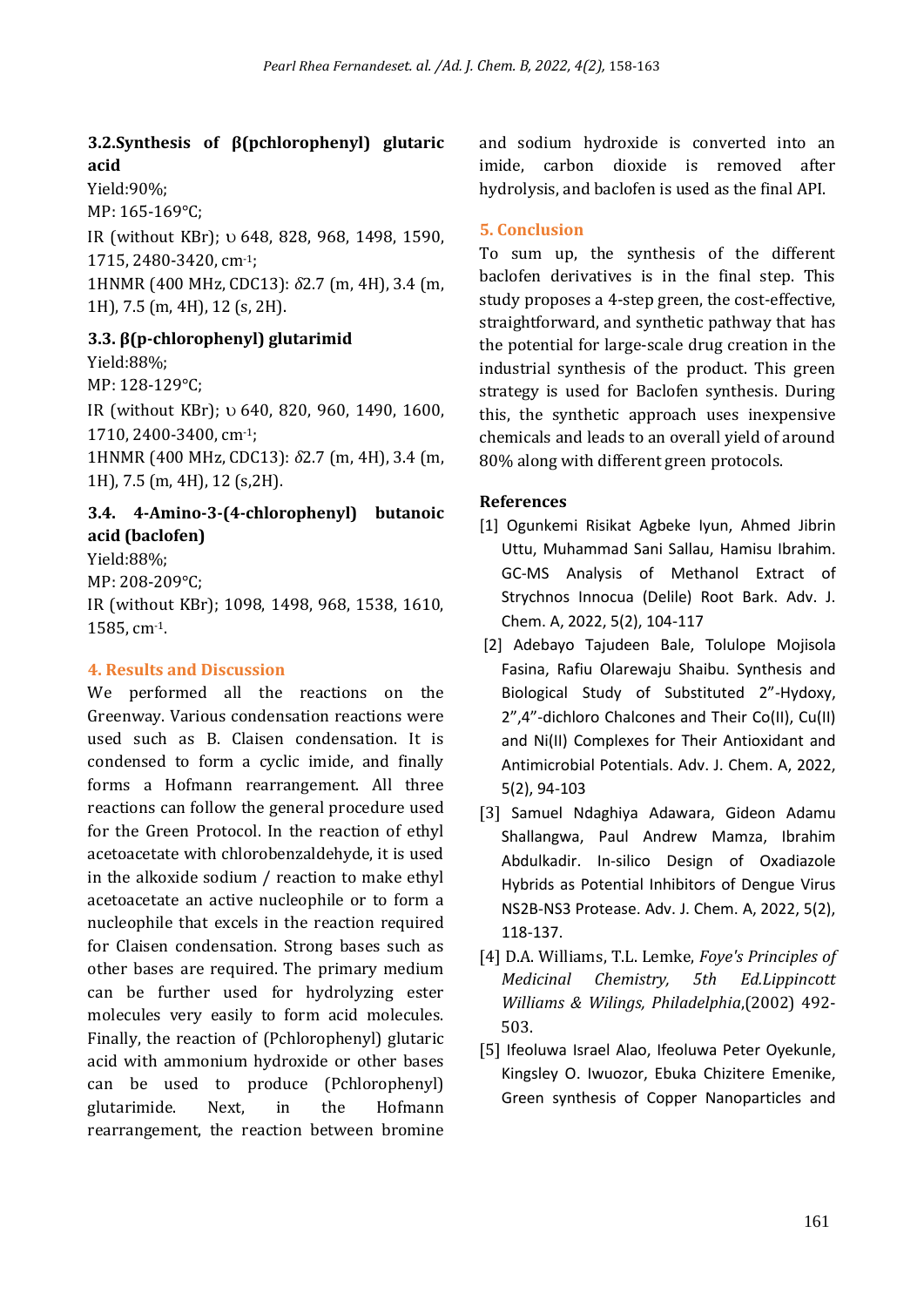Investigation of its Antimicrobial Properties, Ad. J. Chem. B, 4 (2022) 39-52.

- [6] Olaniyi O. Bashir, Oluwaniyi O. Omolara, Oloruntele O. Ibrahim, Sekoni A. Hauwa, Investigation of physicochemical and fatty acid composition of oils from ripe and unripe Blighia sapida fruit, Ad. J. Chem. B, 4 (2022) 53-61
- [7] Ifeoluwa Israel Alao, Ifeoluwa Peter Oyekunle, Kingsley O. Iwuozor, Ebuka Chizitere Emenike, Green synthesis of Copper Nanoparticles and Investigation of its Antimicrobial Properties, Ad. J. Chem. B, 4 (2022) 39-52.
- [8] Masood Bagheri Sadr, Kim Lo Han. Investigation of standard natural gas synthesis technologies, Ad. J. Chem. B, 4 (2022) 62-74.
- [9] N.A. Mirgane, V.S. Shivankar, S.B. Kotwal, G.C. Wadhawa, M.C. Sonawale, Degradation of dyes using biologically synthesized zinc oxide nanoparticles, *Materials Today: Proceedings*, 37(2021) 849-853. https://doi.org/10.1016/j.matpr.2020.06.037.
- [10] N.A. Mirgane, V.S. Shivankar, S.B. Kotwal, G.C. Wadhawa, M.C. Sonawale, the Waste pericarpof ananas comosus in green synthesis zinc oxide nanoparticles and their application in wastewater treatment, Materials Today: Proceedings, 37 (2021) 886- 889.

https://doi.org/10.1016/j.matpr.2020.06.045.

- [11] S.S. Nayak, N.A. Mirgane, V.S. Shivankar, K.B. Pathade, G.C. Wadhawa, Adsorption of methylene blue dye over activated charcoal from the fruit peel of plant hydnocarpuspentandra, *Materials Today: Proceedings*, 37 (2021) 2302-2305. https://doi.org/10.1016/j.matpr.2020.07.72 8.
- [12] D.D.Patil, K.D.Mhaske, C.G.Wadhawa, Antibacterial and Antioxidant study of Ocimumbasilicum Labiatae (sweet basil), *Journal of Advanced Pharmacy Education & Research*, 2 (2011) 104-112.
- [13] P.D.Dinanath, W.C.Gurumeet, Antibacterial, antioxidant and antiinflammatory studies of

leaves and roots of Solanum xanthocarpum. *Unique J Ayurvedic Herb Med*., 3(2013) 59-63.

- [14] D.K. Mhaske, D.D. Patil, G.C. Wadhawa. Antimicrobial activity of methanolic extract from rhizome and roots of Valerianawallichii. *International Journal on Pharmaceutical and Biomedical Research*, 2(2011)107-111.
- [15] D.D. Patil, D.K. Mhaske, M.P.Gurumeet, C.Wadhawa, Antibacterial and antioxidant, anti-inflammatory study of leaves and bark of Cassia fistula. *Int J Pharm*., 2(2012)401-405.
- [16] G.C. Wadhawa, M.A. Patare, D.D. Patil, D.K. Mhaske, Antibacterial, antioxidant and antiinflammatory studies of leaves and roots of Anthocephaluskadamba. *Universal Journal of Pharmacy*, 2013.
- [17] S.S. Nayak, N.A. Mirgane, V.S. Shivankar, K.B. Pathade, G.C. Wadhawa, Degradation of the industrial dye using the nanoparticles synthesized from flowers of plant Ceropegiaattenuata, *Materials Today: Proceedings*, 37(2021) 2427-2431. https://doi.org/10.1016/j.matpr.2020.08.274.
- [18] AbdulRazaq Tukur, Nasiru Malam Musa, Jimoh Tajuddeen Abdullahi, James D Habila and Martha Omotola Bamidele, Phytochemical Screening and the Effect of Methanolic Leaves Extract of Senna mimosoides on Inflammatory StimulusInduced Leukocyte Mobilization (Invivo), Ad. J. Chem. B, 4 (2022) 29-38
- [19] DD Patil, DK Mhaske, MA Patare, GC Wadhawa, Antibacterial and antioxidant, anti-inflammatory study of leaves and root Delonix regia. *International Journal of chemical and pharmaceutical sciences*, 3(2014)131-5
- [20] D. D. Patil, D. K. Mhaske, M.A. Patare, G.C. Wadhawa, Antibacterial and antioxidant, anti-inflammatory study of leaves and root Delonix regia. *International Journal of chemical and pharmaceutical sciences*, 3(2014) 131-5
- [21] A.K. Valvi, S.S. Nayak, V.S. Shivankar, G.C. Wadhawa, Nano catalyst derived from plant